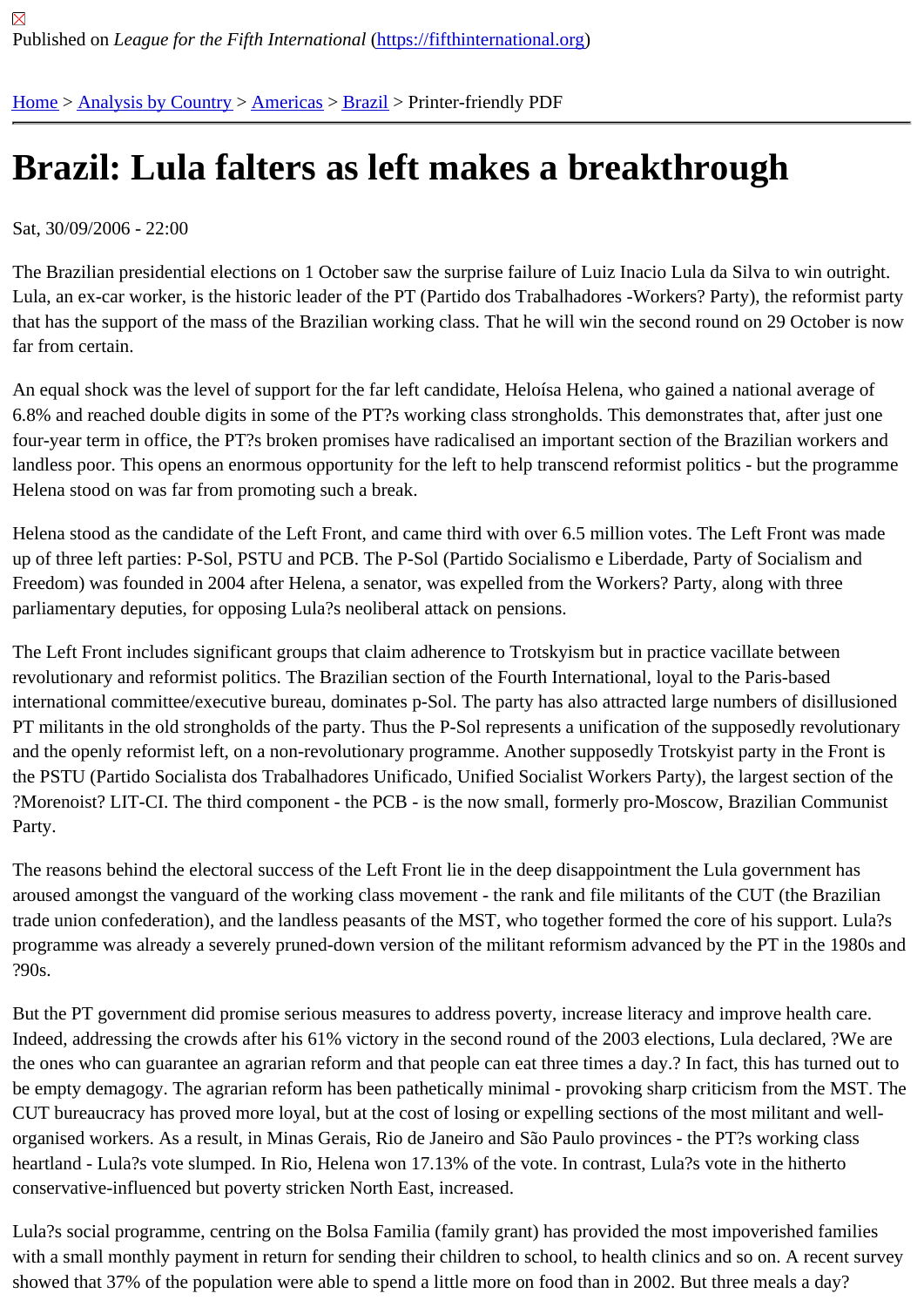Certainly not. The reason for this is plain enough. Together with this modest reform, the PT has carried out strictly orthodox neoliberal economic policies. These do not reduce poverty - they make the rich richer and the poor even poorer.

The Bolsa Familia is actually a consolidation of four pre-existing cash payments to the very poor. The number of families covered has increased substantially, from over three million in 2003 to nine million today - a total of 36 million people in a country of 186 million. But the Bolsa is set at only 6% of the country?s minimum wage - US \$24 for a family of four, or 19% of the income the World Bank considers the poverty line. The cost of the whole scheme represents only 0.5% of Brazil?s GDP.

In short, though the very poor are undoubtedly glad to receive anything which improves their lot, the idea that such measures will abolish poverty, or even seriously ameliorate it, is nothing more than a sick joke. The Bolsa is a typical ?social liberal? measure, a fig leaf for neoliberal macroeconomic policies which, meanwhile, are increasing inequality on a massive scale. Lula is the Gordon Brown of Latin America. No wonder he was so warmly received in Downing Street.

It is a tight clique of US-trained, hardline neoliberal, bankers in the finance ministry who run the economy. Lula claims that their orthodox deflationary policies are absolutely essential to maintaining ?foreign confidence? in the Brazilian economy. The consequence is that the country has one of the highest domestic interest rates in the world - 17 to 18%. It also has a huge and steadily expanding public debt of around R\$1 trillion (£250 billion). To pay the interest, the government has to issue high yield public bonds, snapped up by the 20,000 families of the super-rich, enabling them to get even richer.

Carlos Lessa, president of Brazil?s main development bank, BNDES, who was dismissed by Lula, has attacked this policy: ?This means that R\$100 billion of public money goes to this tiny group of very rich people, compared with the R\$7 billion going to the very poor. So the government is practising the most brutal policy of wealth and income concentration on the planet.?

Nor has this neoliberal medicine led to serious economic growth, even in a period of a cyclical upswing in the world economy. During the four years of Lula?s presidency, GDP per capita has risen by 1.4% annually, slightly less than it did under his predecessor right-winger Fernando Henrique Cardoso (1.6% a year). Indeed, in Lula?s presidency real wages have actually fallen by 9%.

Lula has continued to follow the IMF?s policies loyally, paying the external debt and carrying out marketising reforms, including attacks on public sector workers? pensions. Another factor leading to disillusionment has been the corruption charges that have dogged the government. It appears that ministers were operating an illegal slush fund, largely bribes from private companies in return for government contracts, to buy the votes of federal deputies in Congress and, most recently, funding a dirty tricks campaign against Lula?s main electoral rival. Lula?s choice for a vice-presidential running mate in 2006, as in 2002, was José Alencar, the country?s wealthiest textile magnate and the leader of both a small right-wing party and an evangelical church.

Heloísa Helena of P-Sol is a powerful and popular speaker who concentrated heavily on condemning Lula?s betrayal of his promises, denouncing his neoliberalism and his toleration and cover ups of corruption. A long term supporter of the Fourth International, she is nevertheless a devout catholic who does not hide her opposition to abortion. Despite the powerful presence of those who call themselves revolutionaries and Trotskyists in the Left Front, its programme was reformist.

Nevertheless, it started with a bold declaration: ?The Left Front wants to liberate the country from the clutches of finance capital and imperialism.?

It then went on to outline a series of radical reforms: suspension (though not cancellation) of the payment of the foreign debt, rejection of the Free Trade Area of the Americas (ALCA), doubling of the minimum wage, a ?substantial? reduction of working hours without loss of pay and a programme of public works to reduce unemployment, placing oil,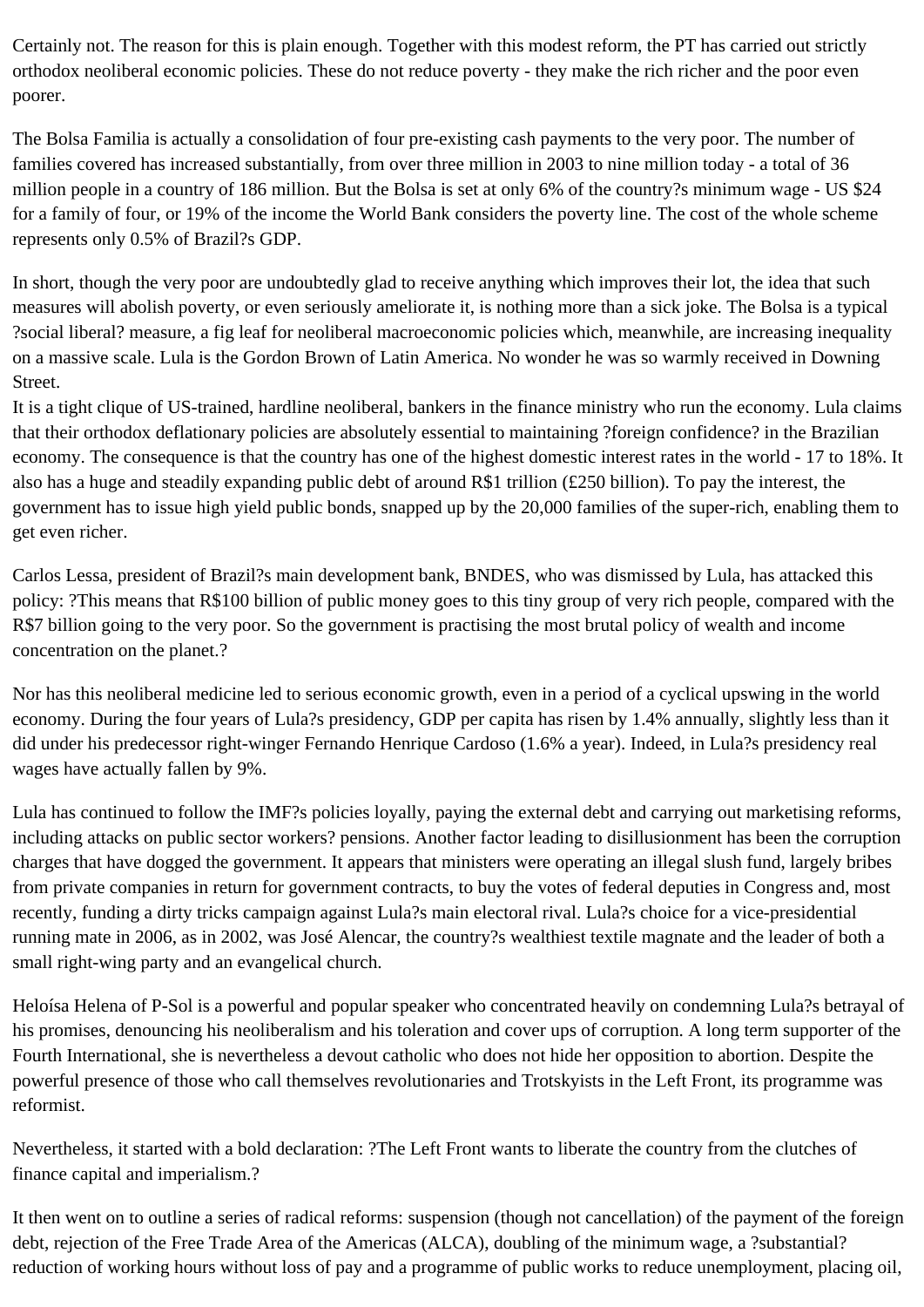But on the democratic and social rights of women it was vague, perhaps for obvious reasons given a candidate wh accepts the teachings of the Catholic church on abortion: ?In defence of the working woman, we demand the crea of crèches for children from 0 to 6 years. We fight against all forms of racial or sexual discrimination.?

As to the ?property question?, the acid test of any programme claiming to be socialist, there was no mention of expropriating the property of the big corporations and the super-rich or establishing a real socialist alternative to th madness of the market economy. The P-Sol manifesto was limited to measures of redistribution and control, not expropriation and a planned economy.

?? We recommend severe taxation of the big fortunes and profits of the banks and big companies. The public control workers and consumers of the production of essential goods is a necessity so that the redistribution of wealth is a and to put an end to the enormous inequalities which are the shame of our country.?

In fact, the Left Front Manifesto was a programme for a government brought to power solely and exclusively by me of an election, not by the revolutionary mobilisation of the masses, which found no mention within it. It accepted tacitly - the framework of a capitalist economy and made no call for the forcible smashing of the capitalist state and permanent repressive apparatus of police and army set up against the people.

In the elections to the lower house of parliament, the ?far left? did less well than in the poll for the presidency. As a measure, the PT got 13,989,859 votes - 15.0% and 83 deputies. Left Front parties gained 1,315,692 votes in total. P-Sol was by far the strongest of the parties within the Front. It got 1,149,619 votes (1.2% of the poll) and three deputies. The PSTU got 101,307 votes (0.1%) and the PCB 64,766 votes. Neither elected any deputies.

The distribution of votes is revealing. Lula won in 16 states, and kept his support among the poor in Brazil?s depriv north and northeast. But voters, including many trade unionists in the large working class centres, are abandoning PT and even moving to the P-Sol.

Thus the Brazilian ?far left? has an enormous opportunity and responsibility: to break the militant Brazilian working class, the landless rural workers and the urban poor of the favellas away from the PT and from reformism. At the moment, the strategy of the P-Sol does not accord with this. Whilst we in the League for the Fifth International wou certainly give critical support to Helena in the first round of the presidential elections and to the PSol and PSTU candidates in the parliamentary elections, and would also refuse to back the Lula-Alencar ticket in the second rour we believe it is urgent to create a revolutionary party of the Brazilian working class committed to the class struggle primarily to electoralism, and to the revolutionary overthrow of the Brazilian state.

Elections are important arenas for revolutionary propaganda and agitation, but winning the maximum number of vo must never be the determinant of the content of a party?s programme or election manifesto.

Can a revolutionary party emerge within the framework of the P-Sol? Possibly, but only on two conditions. The firs that the party remains democratic, open to hearing all pro-working class views. And the second is the existence wi its ranks of an organised current fighting openly and honestly for the party to adopt a revolutionary programme and become a Leninist combat party capable of leading a revolution. The League for the Fifth International campaigns the formation of such a political current on the Brazilian left.

For more on the PT origins and development gortoxil?s Partido dos Trabalhadores: what kind of a workers? party? [1]

Source URL: https://fifthinternational.org/conte[nt/brazil-lula-falters-left-makes-breakthrough](http://www.fifthinternational.org/content/brazil’s-partido-dos-trabalhadores-what-kind-workers’-party)

Links: